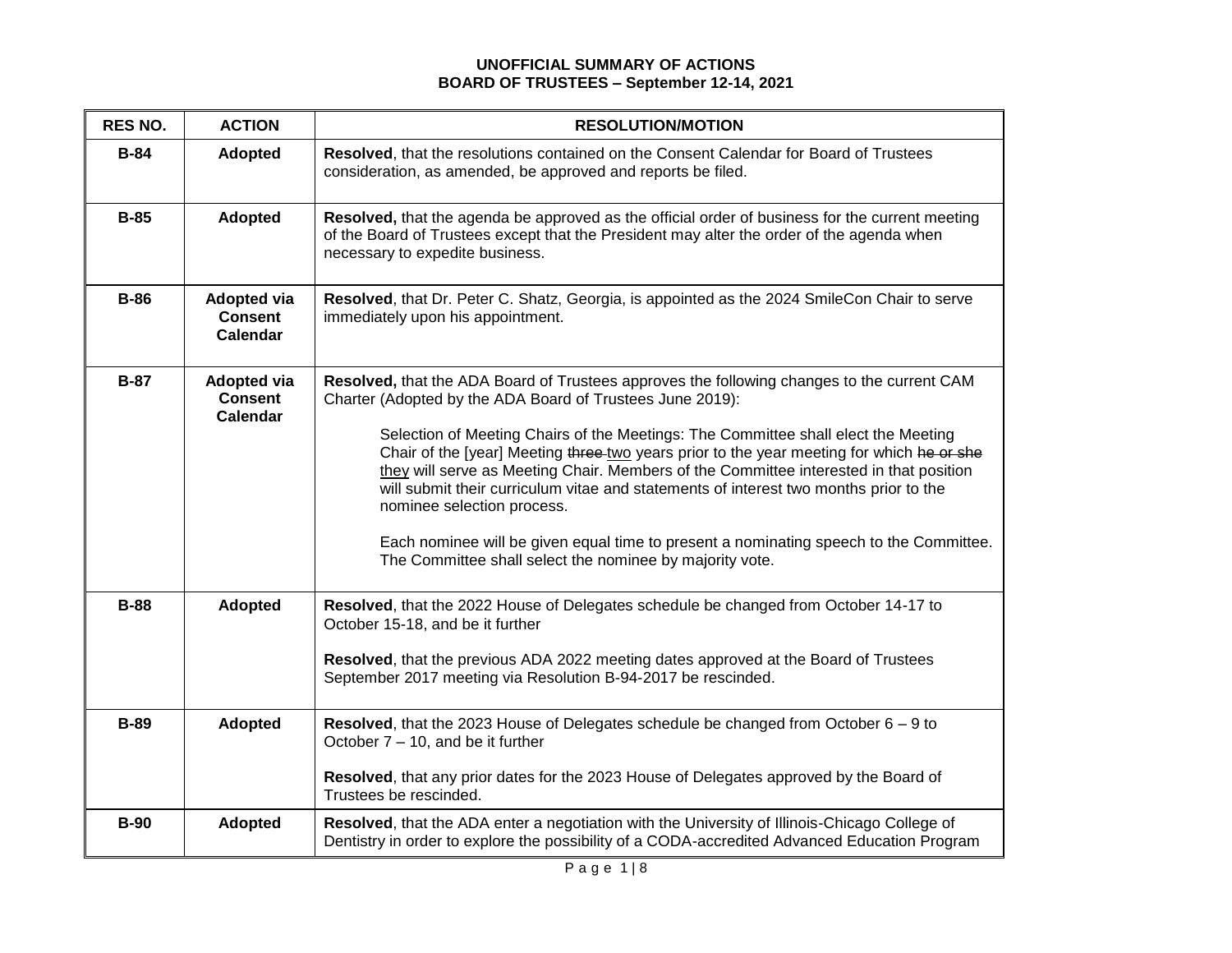| <b>RES NO.</b> | <b>ACTION</b>                | <b>RESOLUTION/MOTION</b>                                                                                                                                                                                                                                                                                                                          |
|----------------|------------------------------|---------------------------------------------------------------------------------------------------------------------------------------------------------------------------------------------------------------------------------------------------------------------------------------------------------------------------------------------------|
|                |                              | in Dental Public Health, where ADA would provide an educational experience up to two days per<br>week as part of the academic school year in areas of dental public health research and/or dental<br>public health policy advocacy, and be it further                                                                                             |
|                |                              | <b>Resolved</b> , that the ADA contribute \$100,000 per year for three years to support the<br>establishment of the Advanced Education Program in Dental Public Health in collaboration with<br>the University of Illinois-Chicago College of Dentistry, Department of Public Health upon the<br>successful completion of a negotiated agreement. |
| $B-91$         | <b>Adopted</b>               | Resolved, that a steering committee be reauthorized for the 2022 term to oversee the launch<br>and validation of the ADA Admission Test for Dental Hygiene (ATDH), and be it further                                                                                                                                                              |
|                |                              | Resolved, that the following individuals be reappointed to the Steering Committee for the 2022<br>term to oversee the launch and validation of the ADA Admission Test for Dental Hygiene (ATDH):                                                                                                                                                  |
|                |                              | • Dr. Paul Leary, Trustee, Steering Committee Chair<br>• Dr. Stephen M. Lepowsky (CDEL Member)                                                                                                                                                                                                                                                    |
|                |                              | • Dr. Uri Hangorsky (CDEL Member)<br>• Donna Warren Morris, RDH, MEd (Dental Hygiene Program Director)                                                                                                                                                                                                                                            |
|                |                              | • Wanda Cloet, RDH, DHS (Dental Hygiene Program Director)                                                                                                                                                                                                                                                                                         |
|                |                              | • Joyce C. Hudson, RDH, MS (Dental Hygiene Program Director)<br>• Michelle R. Roman, EdD, MSM, MPH (Dental Hygiene Program Director)<br>• Ebony M. Thomas-Butler, MS, BS (Admissions Officer)                                                                                                                                                     |
| <b>B-92</b>    | Adopted                      | Resolved, that Dr. Seth Walbridge, Pennsylvania, be appointed to serve as Chair of the New<br>Dentist Committee for 2021-22 term.                                                                                                                                                                                                                 |
| <b>B-93</b>    | <b>Adopted as</b><br>Amended | Resolved, that the following opportunity segments be approved to receive a one-time Active<br>Member Promotion incentive of 50% dues reduction in 2022.                                                                                                                                                                                           |
|                |                              | Racially/Ethnically diverse dentists<br>Women dentists                                                                                                                                                                                                                                                                                            |
|                |                              | New Dentists 3 to 5 years out of dental school<br>$\bullet$                                                                                                                                                                                                                                                                                       |
|                |                              | Lapsed members 1-3 years<br>$\bullet$<br>Key states with member impact opportunities based on fourth quarter membership<br>outcomes                                                                                                                                                                                                               |
|                |                              | and be it further                                                                                                                                                                                                                                                                                                                                 |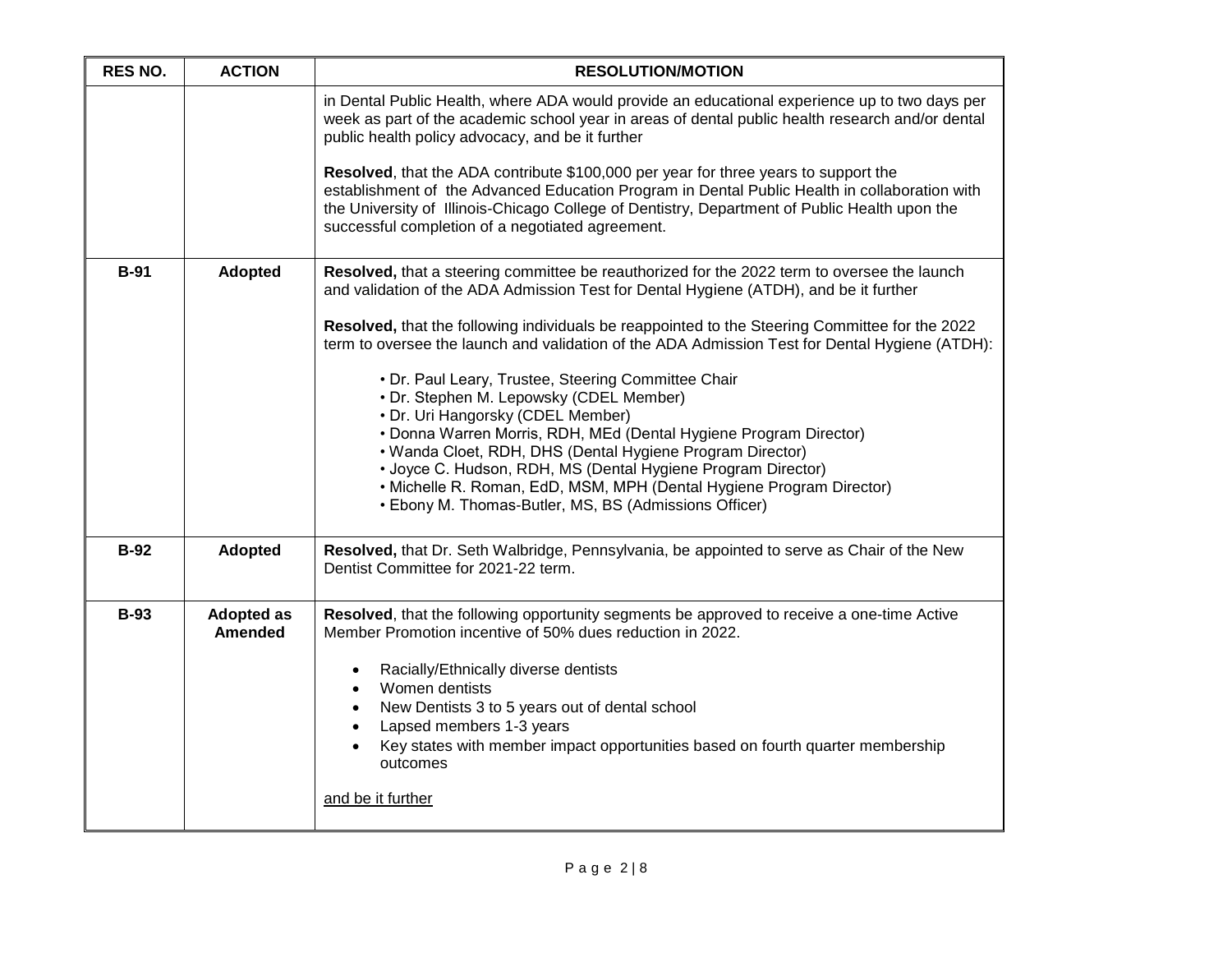| <b>RES NO.</b> | <b>ACTION</b>                                           | <b>RESOLUTION/MOTION</b>                                                                                                                                                                                                                                                                                                                                                                                                                                                                                                                                                                                                                                                                                                                                                                                                                                                                                                                                                                                                                                                                                                                                                                                                                                                                                                                                                                                                                                                                                                                                                                                                                           |
|----------------|---------------------------------------------------------|----------------------------------------------------------------------------------------------------------------------------------------------------------------------------------------------------------------------------------------------------------------------------------------------------------------------------------------------------------------------------------------------------------------------------------------------------------------------------------------------------------------------------------------------------------------------------------------------------------------------------------------------------------------------------------------------------------------------------------------------------------------------------------------------------------------------------------------------------------------------------------------------------------------------------------------------------------------------------------------------------------------------------------------------------------------------------------------------------------------------------------------------------------------------------------------------------------------------------------------------------------------------------------------------------------------------------------------------------------------------------------------------------------------------------------------------------------------------------------------------------------------------------------------------------------------------------------------------------------------------------------------------------|
|                |                                                         | Resolved, that a personalized and focused plan of action be targeted to those acquired through<br>the special incentive to promote the value of Tripartite membership and engage them at the<br>grassroots level.                                                                                                                                                                                                                                                                                                                                                                                                                                                                                                                                                                                                                                                                                                                                                                                                                                                                                                                                                                                                                                                                                                                                                                                                                                                                                                                                                                                                                                  |
| <b>B-94</b>    | <b>Adopted via</b><br><b>Consent</b><br><b>Calendar</b> | Resolved, that the following nominees for the 2021-2022 ASDA Consultant Program be<br>approved:<br>New Dentist Committee, Mary Jocelyn Nisnisan, University of Texas Houston, 2022<br>Advisory Committee on Annual Meetings, Maya Giannetti, USC Los Angeles, 2022<br>$\bullet$<br>Council on Advocacy for Access and Prevention, Onalee Sortino, New York Buffalo,<br>$\bullet$<br>2022<br>Council on Communications - Justina Anigbo, Indiana School of Dentistry, 2023<br>$\bullet$<br>Council on Dental Benefit Programs, Sammy Huynh, Med Univ. South Carolina, 2023<br>$\bullet$<br>Council on Dental Education and Licensure, Colton Cannon, Univ. of Minnesota, 2023<br>$\bullet$<br>Council on Dental Practice, Aaron Buban Univ. of Colorado, 2022<br>Council on Ethics, Bylaws and Judicial Affairs, Heather Moore, Univ. MO-Kansas City,<br>$\bullet$<br>2023<br>Council on Government Affairs, Jakob Holtzmann, Univ. of Colorado, 2022<br>$\bullet$<br>Council on Members Insurance/Retirement Programs, Jonathan Wong, Roseman Univ.,<br>$\bullet$<br>2022Council on Membership, Michelle Skelton, Columbia Univ., 2022<br>Council on Scientific Affairs, Ryan Kaminsky, Univ of Pennsylvania, 2023<br>$\bullet$<br>American Dental Political Action Committee, Mark Pugliese, Boston Univ., 2022<br>$\bullet$<br>Joint Commission on National Dental Examinations, Alia Osseiran, Tufts Univ. 2022 and<br>$\bullet$<br>Tommy Lau, Univ. of Michigan 2024<br>Diversity and Inclusion Committee, Sebastian Celis Cifuentes, Columbia Univ. 2022<br>National Fluoridation Advisory Committee, Ariana Motavalli, USC Los Angeles, 2023 |
| <b>B-95</b>    | <b>Adopted via</b><br><b>Consent</b><br>Calendar        | Resolved, that the following 2024 Board of Trustees meeting dates be adopted.<br>February 9-11 (Friday - Sunday)<br>April 12-14 (Friday - Sunday)<br>June 21-23 (Friday - Sunday)<br>August 23-25 (Friday - Sunday)<br>October (New Board of Trustees Meeting) (Date TBD)<br>December 7-9 (Saturday - Monday) (Retreat and Board Meeting-Location TBD)                                                                                                                                                                                                                                                                                                                                                                                                                                                                                                                                                                                                                                                                                                                                                                                                                                                                                                                                                                                                                                                                                                                                                                                                                                                                                             |
| <b>B-96</b>    | <b>Adopted via</b><br><b>Consent</b><br><b>Calendar</b> | Resolved, that the following 2025 Board of Trustees meeting dates be adopted.<br>February 7-9 (Friday - Sunday)<br>April 4-6 (Friday - Sunday)                                                                                                                                                                                                                                                                                                                                                                                                                                                                                                                                                                                                                                                                                                                                                                                                                                                                                                                                                                                                                                                                                                                                                                                                                                                                                                                                                                                                                                                                                                     |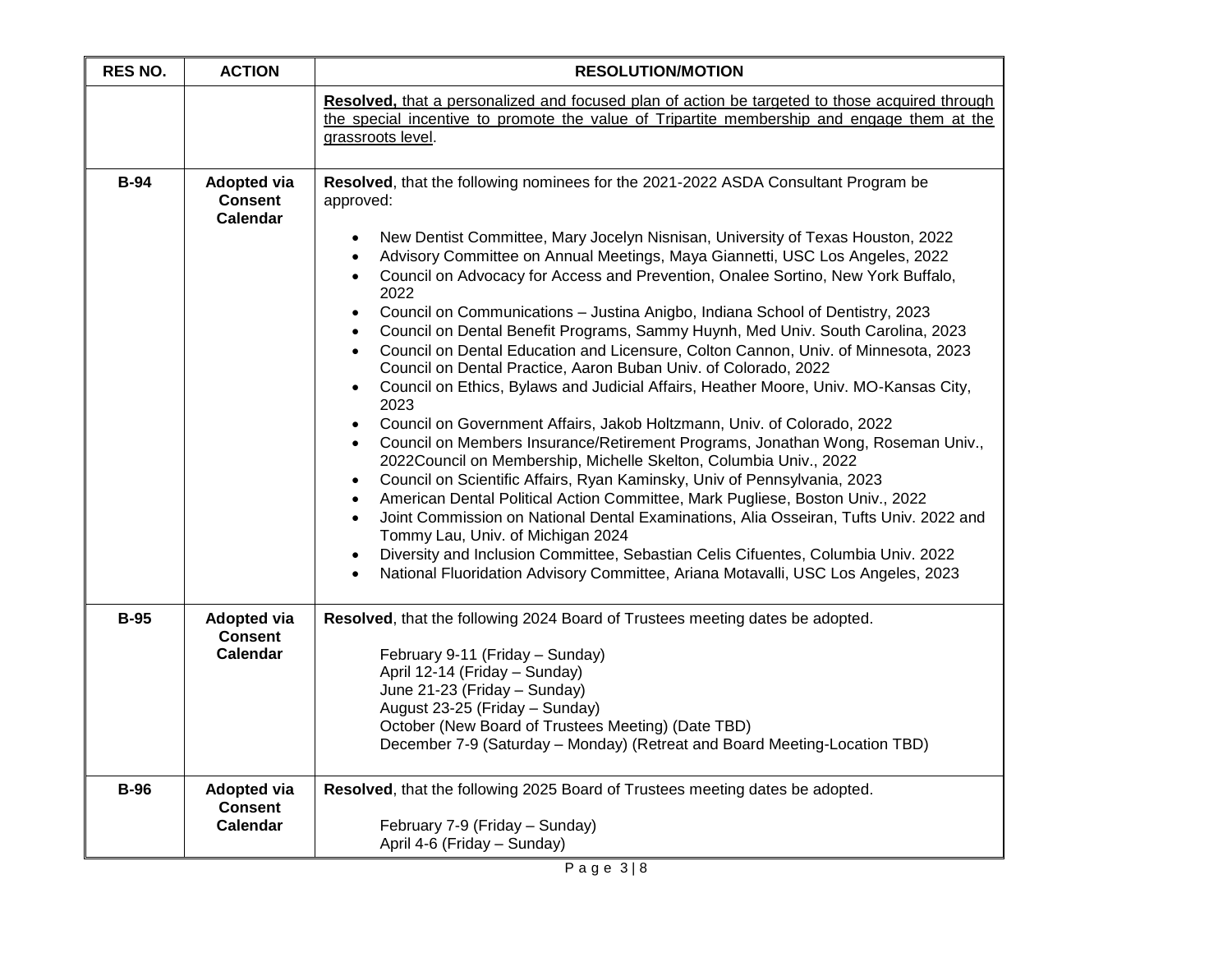| <b>RES NO.</b> | <b>ACTION</b>  | <b>RESOLUTION/MOTION</b>                                                                                                                                                                                                                                                                                                                                                                                                                                                                                                                                                                                                                                                                                                                                                   |
|----------------|----------------|----------------------------------------------------------------------------------------------------------------------------------------------------------------------------------------------------------------------------------------------------------------------------------------------------------------------------------------------------------------------------------------------------------------------------------------------------------------------------------------------------------------------------------------------------------------------------------------------------------------------------------------------------------------------------------------------------------------------------------------------------------------------------|
|                |                | June 20-22 (Friday - Sunday)<br>August 22-24 (Friday - Sunday)<br>October 29 (New Board of Trustees Meeting)<br>December 6-8 (Saturday - Monday) (Retreat and Board Meeting-Location TBD)                                                                                                                                                                                                                                                                                                                                                                                                                                                                                                                                                                                  |
| <b>B-97</b>    | Adopted        | Resolved, that the Organization and Rules of the Board of Trustees regarding the Terms of<br>Emergency Succession Plan, paragraph 1 be amended as follows (additions underscored,<br>deletions stricken):                                                                                                                                                                                                                                                                                                                                                                                                                                                                                                                                                                  |
|                |                | Terms of Emergency Succession Plan: Immediately upon the declaration by the<br>President of a vacancy in the Executive Director position or the absence of the Executive<br>Director when he or she is unable to perform the duties of the position for an extended or<br>indefinite period of time:                                                                                                                                                                                                                                                                                                                                                                                                                                                                       |
|                |                | 1. The Senior Vice President Education/Professional Affairs shall assume the position<br>of interim Executive Director. In the event the Senior Vice President<br>Education/Professional Affairs is unable or unwilling to assume the role of interim<br>Executive Director, the Chief of Governance Senior Vice President Practice Institute<br>shall automatically assume that position. In the event both the Senior Vice President<br>Education/Professional Affairs and the Chief of Governance Senior Vice President<br>Practice Institute are unable or unwilling to assume the role of interim Executive<br>Director, the Vice President, Science Institute shall automatically assume that<br>position. The Board shall reassess the line of succession annually. |
| <b>B-98</b>    | <b>Adopted</b> | Resolved, that the following language entitled Initial "Presidential Leadership Appointments" be<br>added to the Organization and Rules of the Board of Trustees ("the Board Rules") by placing it<br>at the end of the section of the Board Rules entitled "Rules of Procedure" (following the passage<br>entitled "Embargoed Resolutions) on page 6, and be it further                                                                                                                                                                                                                                                                                                                                                                                                   |
|                |                | Resolved, that the Governance Committee is authorized to make conforming changes to the<br>Organization and Rules of the Board of Trustees to effect these changes.                                                                                                                                                                                                                                                                                                                                                                                                                                                                                                                                                                                                        |
|                |                | Initial Presidential Leadership Appointments: The ADA President is required to<br>make a number of appointments and nominations at the commencement of each<br>term of the Board of Trustees which begins at the adjournment of the annual<br>session of the House of Delegates. The ADA President should have no constraints<br>on the ability to make the appointments and nominations that are felt to be in the<br>best interests of the Association. Those appointments and nominations are<br>officially announced at the commencement of the first meeting of the Board of                                                                                                                                                                                          |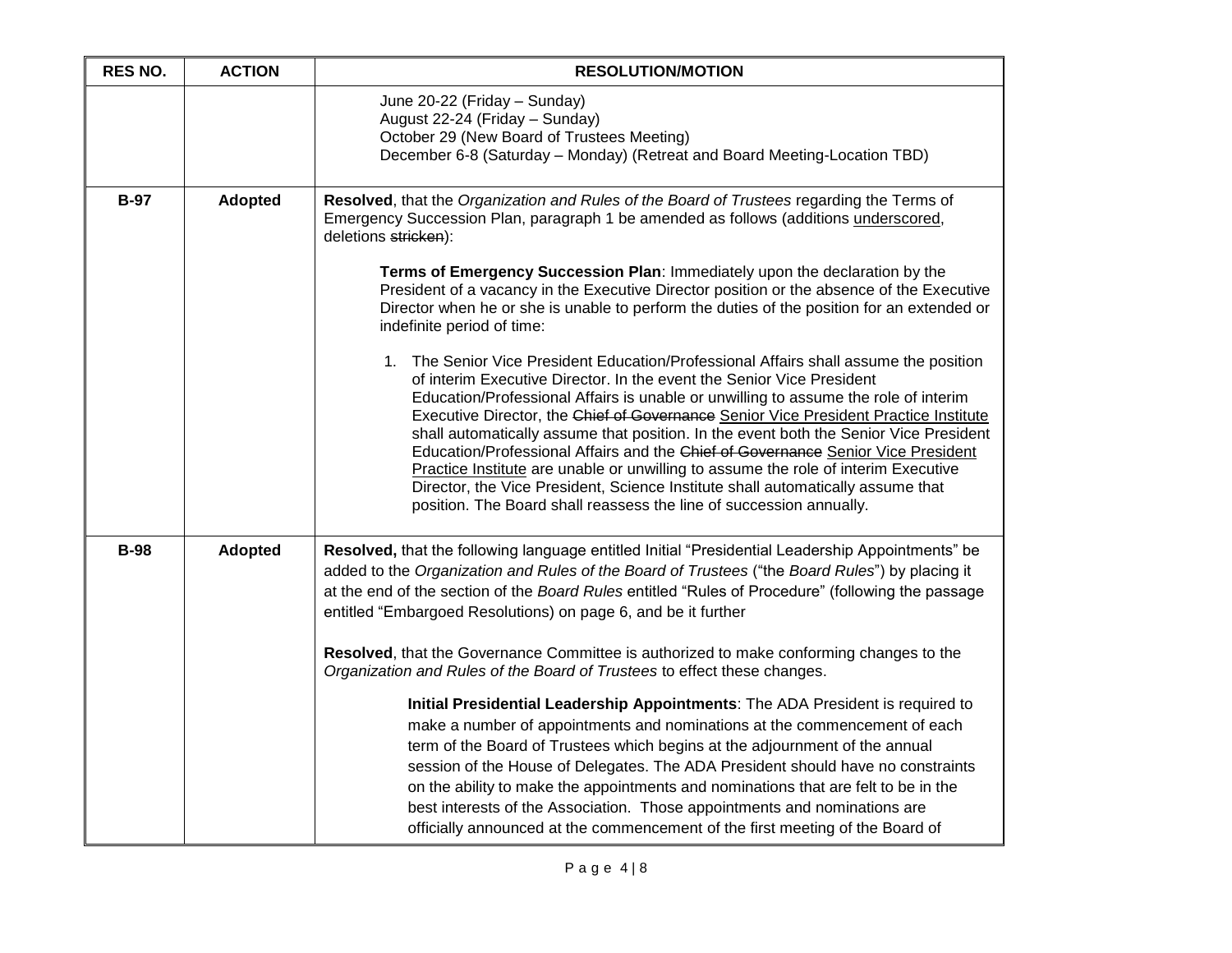| <b>RES NO.</b> | <b>ACTION</b> | <b>RESOLUTION/MOTION</b>                                                                                                                                                                                                                                                                                                                                                                                                                                                                      |
|----------------|---------------|-----------------------------------------------------------------------------------------------------------------------------------------------------------------------------------------------------------------------------------------------------------------------------------------------------------------------------------------------------------------------------------------------------------------------------------------------------------------------------------------------|
|                |               | Trustees following the adjournment of the annual session. Without diluting or<br>diminishing the authority of the President to make such appointments and<br>nominations, as the leadership appointments and nominations decisions are being<br>made by the President-elect prior to installation as President, it is suggested that<br>the following be considered:                                                                                                                          |
|                |               | 1. That the skills, experience and expertise required in the leadership<br>positions being filled by Presidential appointment or nomination be<br>considered so that individuals best suited for positions are appointed or<br>nominated to those positions.                                                                                                                                                                                                                                  |
|                |               | That the workload of each position filled and the overall workloads of the<br>2.<br>individuals being appointed or nominated to fill those positions be considered<br>so that the time commitments and leadership responsibilities are, to the<br>extent possible, equally dispersed among the members of the Board of<br>Trustees.                                                                                                                                                           |
|                |               | That, to the extent possible, discussions concerning possible<br>3.<br>appointments and nominations be held with the individuals being<br>considered for such appointments and nominations so that any factors<br>unknown to the then President-elect can be disclosed and accounted for.                                                                                                                                                                                                     |
|                |               | That, to the extent possible, decisions on appointments and nominations<br>4.<br>be informally disclosed to the individuals receiving the appointments and<br>nominations sufficiently in advance of the commencement of the effective<br>date of the appointment or nomination to provide the individual appointed<br>or nominated the opportunity to adjust their professional and personal<br>schedules as needed to accommodate the commitments of the new<br>positions they will assume. |
|                |               | That leadership assignments which entail meetings and travel before the<br>5.<br>end of the calendar year be distributed to the expected members of the next<br>Board of Trustees thirty (30) days in advance of the first Board meeting after<br>the House of Delegates.                                                                                                                                                                                                                     |
|                |               | 6.<br>A distribution of the leadership assignments will not be made to<br>candidates for second vice president who are involved in a contested<br>election for the position. The elected second vice president will receive                                                                                                                                                                                                                                                                   |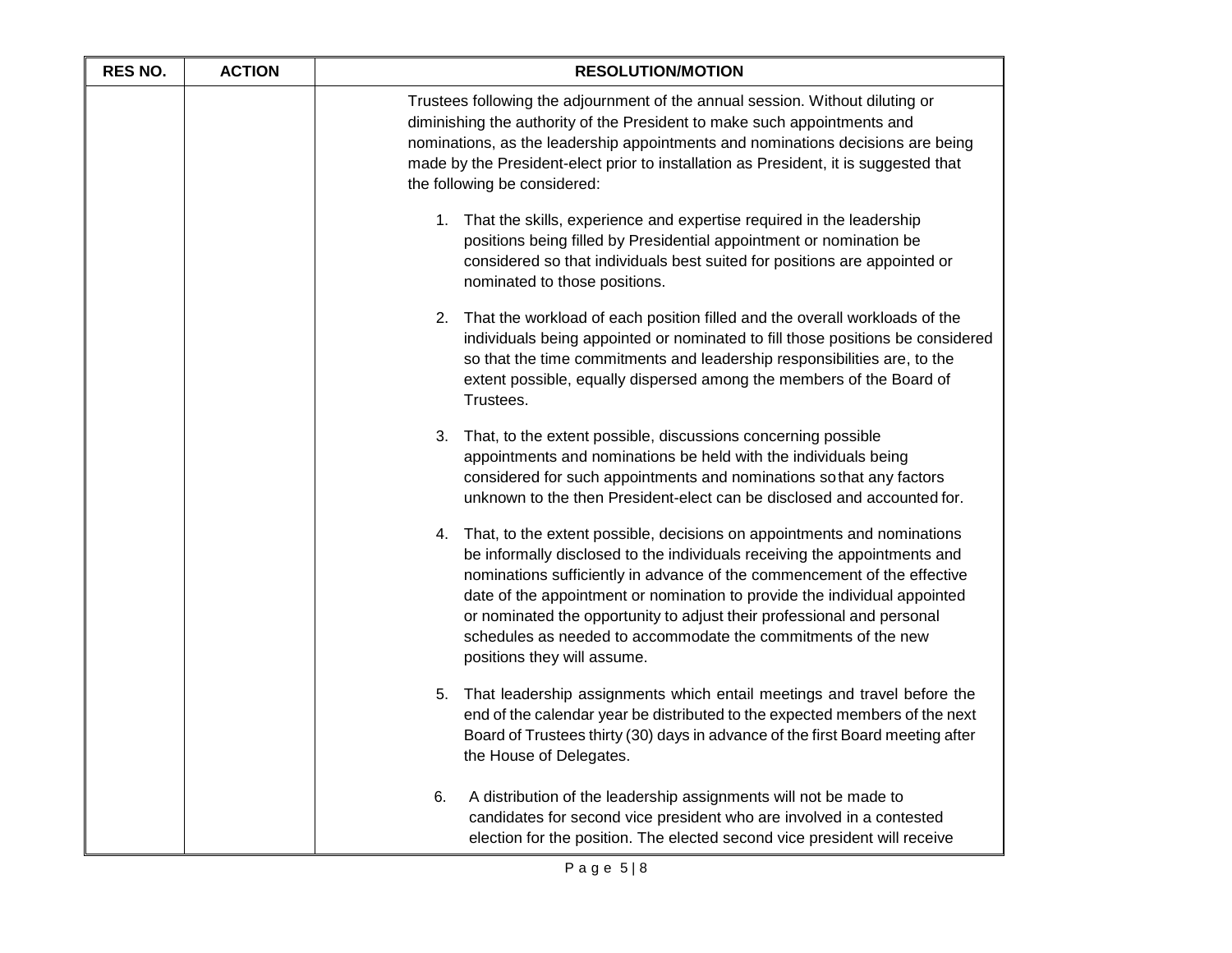| <b>RES NO.</b> | <b>ACTION</b>                       | <b>RESOLUTION/MOTION</b>                                                                                                                                                                                                                                                                                                                                                                                                                                                                                                                                                                                                                                                                                                                                                                                                                                                                                                                                                                                                                                                                                                                       |
|----------------|-------------------------------------|------------------------------------------------------------------------------------------------------------------------------------------------------------------------------------------------------------------------------------------------------------------------------------------------------------------------------------------------------------------------------------------------------------------------------------------------------------------------------------------------------------------------------------------------------------------------------------------------------------------------------------------------------------------------------------------------------------------------------------------------------------------------------------------------------------------------------------------------------------------------------------------------------------------------------------------------------------------------------------------------------------------------------------------------------------------------------------------------------------------------------------------------|
|                |                                     | the leadership assignments as a part of the agenda material distributed<br>just prior to the commencement of the first Board meeting after the House<br>of Delegates. To the extent that a second vice president candidate is not<br>engaged in a contested election for the position, distribution of leadership<br>assignments shall be made to that candidate in accordance with the<br>immediately preceding paragraph.                                                                                                                                                                                                                                                                                                                                                                                                                                                                                                                                                                                                                                                                                                                    |
|                |                                     | To the extent that a President-elect discloses information concerning appointments or<br>nominations to leadership positions, individuals are admonished to refrain from using that<br>disclosure as an opportunity to lobby for appointment or nomination to any particular<br>position. Further, it should be remembered that the President is charged with using their<br>best judgment in filling leadership positions and thus individuals should refrain from any<br>public comment on the matters discussed, saving any comments or criticism for private<br>communications with the President. Finally, it should be remembered that disclosures<br>concerning presidential nominations or appointments received prior to the effective date<br>of the nominations and appointments are provided in confidence as a courtesy to the<br>individuals who will fill the positions involved and that the fiduciary obligations to the ADA<br>held by its leaders require that such disclosures remain confidential until the nominations<br>and appointments are officially announced at the first Board of Trustees meeting of a<br>term. |
| <b>B-99</b>    | <b>Adopted as</b><br><b>Amended</b> | Resolved, that B-20-2015, Expanding the Diversity and Inclusion Committee (Trans.2015:141), be<br>amended as follows (new language underscored; deletions stricken):                                                                                                                                                                                                                                                                                                                                                                                                                                                                                                                                                                                                                                                                                                                                                                                                                                                                                                                                                                           |
|                |                                     | Resolved, that the Committee on Diversity and Inclusion be authorized to use non-voting consultants<br>who are representatives of the following organizations: American Association of Women Dentists,<br>Hispanic Dental Association, National Dental Association, and Society of American Indian Dentists, other<br>diverse dental associations as appropriate, and select Large Group Practices.<br>and be it further<br>Resolved, that \$18,000 be appropriated to fund travel, per diem and lodging for these consultants.                                                                                                                                                                                                                                                                                                                                                                                                                                                                                                                                                                                                                |
| <b>B-100</b>   | <b>Adopted</b>                      | Resolved, that the ADA Board of Trustees approve funding from reserves for up to \$1.5M to<br>finance the cost of development and implementation of an enhanced CDT Code to support an<br>electronic health record and cost-effective data analysis mechanisms, with yearly updates on<br>progress.                                                                                                                                                                                                                                                                                                                                                                                                                                                                                                                                                                                                                                                                                                                                                                                                                                            |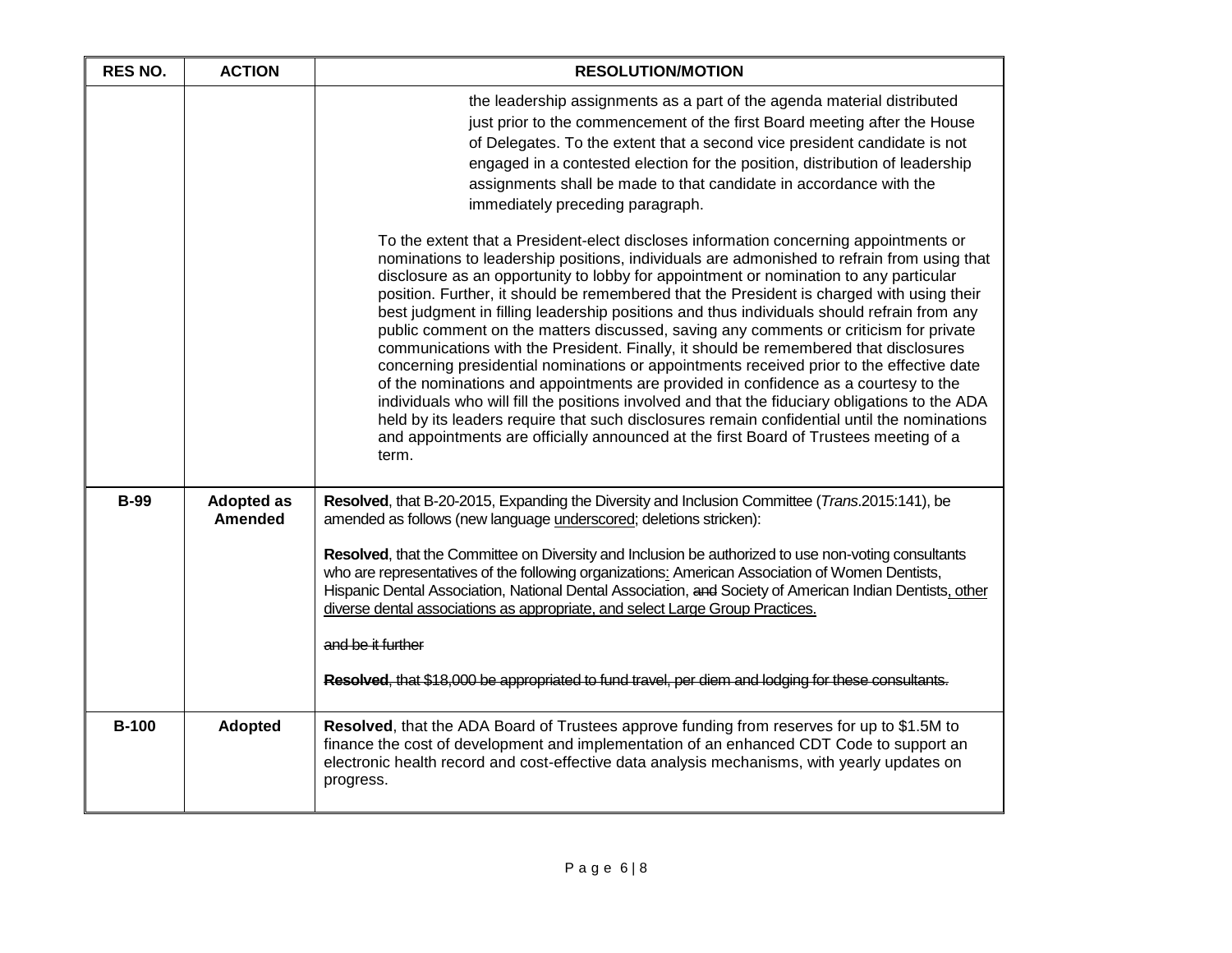| <b>RES NO.</b> | <b>ACTION</b>                                                                                   | <b>RESOLUTION/MOTION</b>                                                                                                                                                                                                                                                                                                                                                                                                                                                                                                                                                                                                                                                                                                                                                                                                                                                                                                                                 |
|----------------|-------------------------------------------------------------------------------------------------|----------------------------------------------------------------------------------------------------------------------------------------------------------------------------------------------------------------------------------------------------------------------------------------------------------------------------------------------------------------------------------------------------------------------------------------------------------------------------------------------------------------------------------------------------------------------------------------------------------------------------------------------------------------------------------------------------------------------------------------------------------------------------------------------------------------------------------------------------------------------------------------------------------------------------------------------------------|
| <b>B-101</b>   | <b>Adopted</b>                                                                                  | Resolved, that the ADA quarterly financial statements as of December 31, 2020, March 31, 2021<br>and June 30, 2021 be filed and posted in the appropriate delegates section.                                                                                                                                                                                                                                                                                                                                                                                                                                                                                                                                                                                                                                                                                                                                                                             |
| <b>B-102</b>   | <b>Adopted</b>                                                                                  | Resolved, that the Board approves the transfer of the projected tranche funding of \$5.675 million<br>to the ADA operating account from reserves, and be it further<br>Resolved, that the Budget and Finance Committee continue to review the reserve spending<br>needs and rebalancing strategy in the first quarter of 2022.                                                                                                                                                                                                                                                                                                                                                                                                                                                                                                                                                                                                                           |
| <b>B-103</b>   | <b>Adopted</b><br>(Resolution<br>B-103-2021 is<br><b>Embargoed</b><br>until January<br>1, 2022) | Embargoed                                                                                                                                                                                                                                                                                                                                                                                                                                                                                                                                                                                                                                                                                                                                                                                                                                                                                                                                                |
| <b>B-104</b>   | <b>Adopted</b><br>(Resolution<br>B-104-2021 is<br><b>Embargoed</b><br>until January<br>1, 2022) | <b>Embargoed</b>                                                                                                                                                                                                                                                                                                                                                                                                                                                                                                                                                                                                                                                                                                                                                                                                                                                                                                                                         |
| <b>B-105</b>   | <b>Adopted</b>                                                                                  | Resolved, that the Board transmit the following House resolutions to the House of<br>Delegates without a Board vote:<br>Eleventh Trustee District Resolution 87, Increasing Transparency Into the Revenue<br>and Expenses of Campaigns for Office With Elections Held During the House of<br>Delegates<br>Fourteenth Trustee District Resolution 88, Reinstatement of ADA Third Party Payer<br><b>Concierge Service</b><br>Seventh Trustee District Resolution 89, Addressing Third Party Dental<br><b>Reimbursement Rates</b><br>Eleventh Trustee District Resolution 90, A Resolution for the American Dental<br>Association to Take a Leadership Role in Eliminating Barriers for Underrepresented<br>Minorities into the Dental Profession<br>Fourteenth Trustee District Resolution 91, Mid-Level Provider Impact Study<br>Fourteenth Trustee District Resolution 92, Study Dental School Demographics: All<br>Dental Schools Are Not Created Equal |